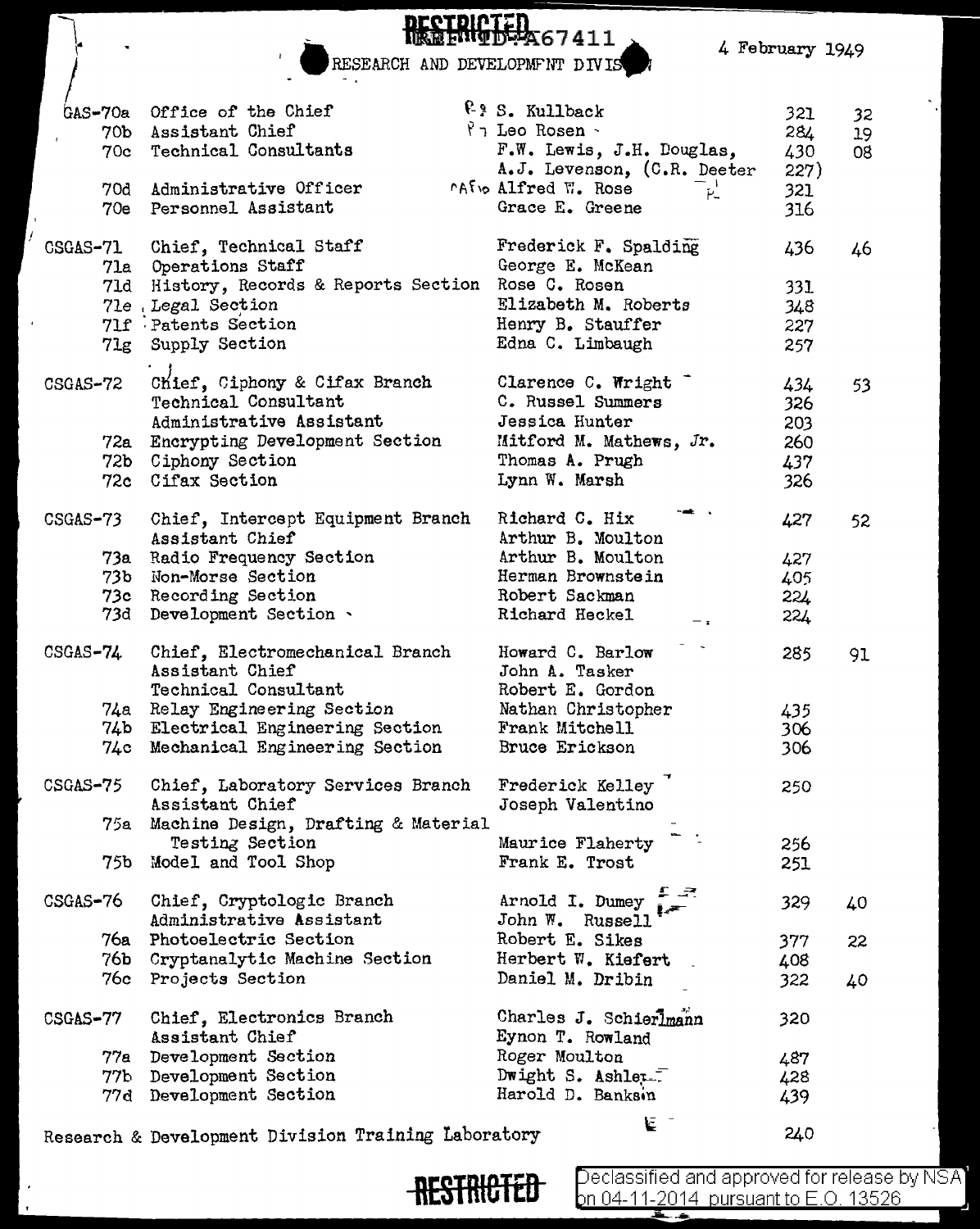• REF ID:A67411

j.

 $4214$ 

- ---=-=~ - . - ...... -~"'-"'7

OPERATIONS DIVISION Chief, CSGAS-90 Ass't. Chief CSGAS-90 Executive Cfficer CSGAS-90 Chief, CSGAS-90X

Mr. Frank B. Rowlett Major Maurice H. Klein Mr. Gordon W. Sommers Mr. Philip J. Patton

#### $CSGAS-91$

LABORATORY BRANCH Chief, CSGAS-91 Chief, CSGAS-91-PH Chief, CSGAS-91-Laboratory

GENERAL PROCESSING BRANCH

# Mr. Alfred H. Feeney Mr. Charles H. Uenhart Mr. James M. Sherwood

### CSGAS-92

MACHINE BRANCH Chief, CSGAS-92 Ass't. Chief CSGAS-92 Special Service Section Wing 7 (Gen. IBM ) Wing 8 (Gen. IBM ) Mr. Albert E. Highley Mr. William J. Lawless Jr. Mr. Turner S. McLaurin Mr. Norman Willis Mr. Joseph Shine

### CSGAS-93

Chief, CSGAS-93 Ass't. CSGAS-93 Chief, CSGAS-93-C Chief, CSGAS-93-D Chief, CSGAS-93-G Chief, CSGAS-93-H Mr. Hugh S. Erskine Mr. Benson K. Buffliam Mr. Sydney Jaffe Mr. Carl Klitzke Mr. Henry J. Herczog Mr. Richard A. Faust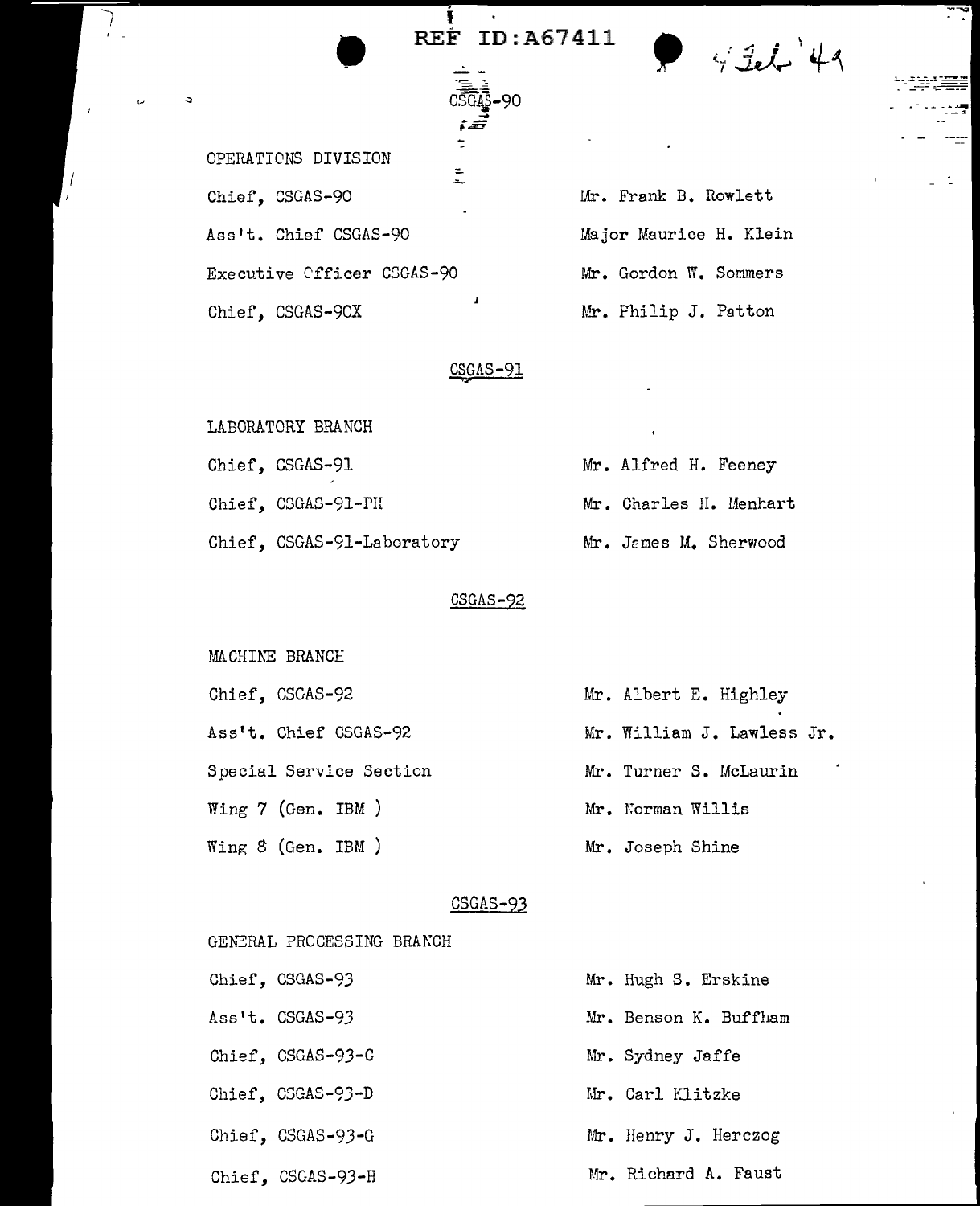## REF ID:A67411





Mr. Herman W. Phynes Mr. Caleb Bevans

### CSGAS-94

INTERCEPT CONTROL BRANCH

Chief, CSGAS-94

Ass't. Chief CSGAS-94

Chief, CSGAS-94-B

Chief, CSGAS-94-C

Chief, CSGAS-94-D

Mr. George Porter Mrs. Helen Williams Mr. Richard R. Neill Mr. Hollis C. Brown

Mr. John A. Mcintire

### CSGAS-95

lNFORUATION & DOCUMENTS BRANCH

Chief, CSGAS-95 Ass 1t. Chief, CSGAS-95 Chief, CSGAS-95-A Chief, CSGAS-95-B Chief, CSGAS-95-C Chief, CSGAS-95-D

Uajor Maurice H. Klein Mr. Gordon W. Sommers Miss Julia Ward Mr. Frank Steinmetz Miss Hazel Nelson Mrs. Hazel Mitchell

### CSGAS-96

| TECHNICAL STAFF BRANCH |  |  |                  |                     |
|------------------------|--|--|------------------|---------------------|
| Chief, CSGAS-96        |  |  | Mr. Dale Marston |                     |
| Ass't. Chief CSGAS-96  |  |  |                  | Mr. Paul R. Reimers |